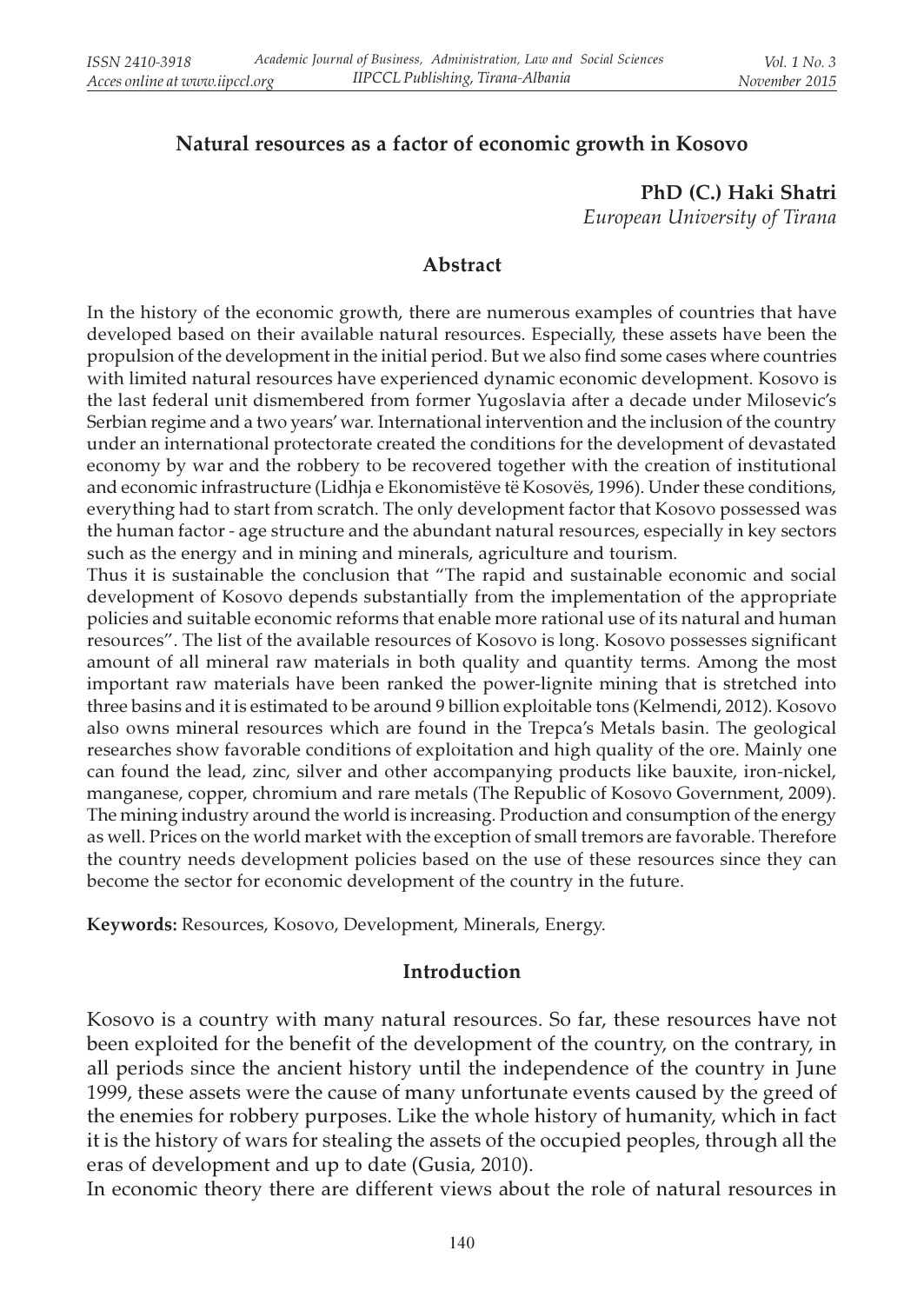economic development. Sufficient theoretical arguments can be found for each evaluation as the economic development since the history of the economic development finds new circumstances upon which the role of development factors is turned into a relative one. Numerous examples of development of different countries talk about the essential role of natural resources, especially in the initial stages. But at the same time we have enough cases of countries with limited natural resources that have had a dynamic economic development. The Development of the science, technique, technology did change the order of the importance of the production factors in the economic development (Ceku, 2009).

But let's get back to the role of natural resources. With major economic and political changes in the last century, the end of colonialism and the political and economic independence of many nations, it brought the changes of the relations and requirements for a new order. The Economic development of a number of countries and peoples, whose wealth was exploited from the colonial powers led to an increased need for the natural resources and the need for their economic valuation.

In this aspect, Kosovo is the last country in the group of countries that gained the political and economic independence and therefore it is time that the natural resources are valued and the appropriate decisions that favor the economic development are adopted.

Kosovo emerged from the war with an almost devastated economy. The neglected social property after it was robbed in the 90-es was almost not active and barely managed to escape the complete destruction and degradation, but never managed to recover.

The devastated private sector economy, resumed from scratch, whereas the family economies had suffered damages that it couldn't even fulfill the elementary family needs. The devastated livestock, equipment, agricultural tools and other burned residential homes.

The end of the UN administration and also at the same time the phase of reconstruction until the declaration of independence, found Kosovo in a low scale of economic and social development. With a weak infrastructure, lack of energy, high level of unemployment and therefore poverty, with the unfavorable economic structure, with negative balance trade exchange, without consolidated institutions and accompanied with significant negative phenomena such as corruption, organized economic crime, fiscal evasion, lack of genuine competition, lack of development funding and governance of the country's development without a strategy and policy. Under these conditions, there are manners required for the activation of economic growth resources (Ceku, 2009).

# Kosovo's ability to activate the resources of economic growth

Capital as a key development factor it's not even nearly enough to move on things for the public or private sector. The only possibility remains the attraction of foreign direct investment, but how to achieve this? Adverse circumstances for doing business, lack of security and the rule of law problems.

Under these circumstances the conclusion that "The rapid and sustainable economic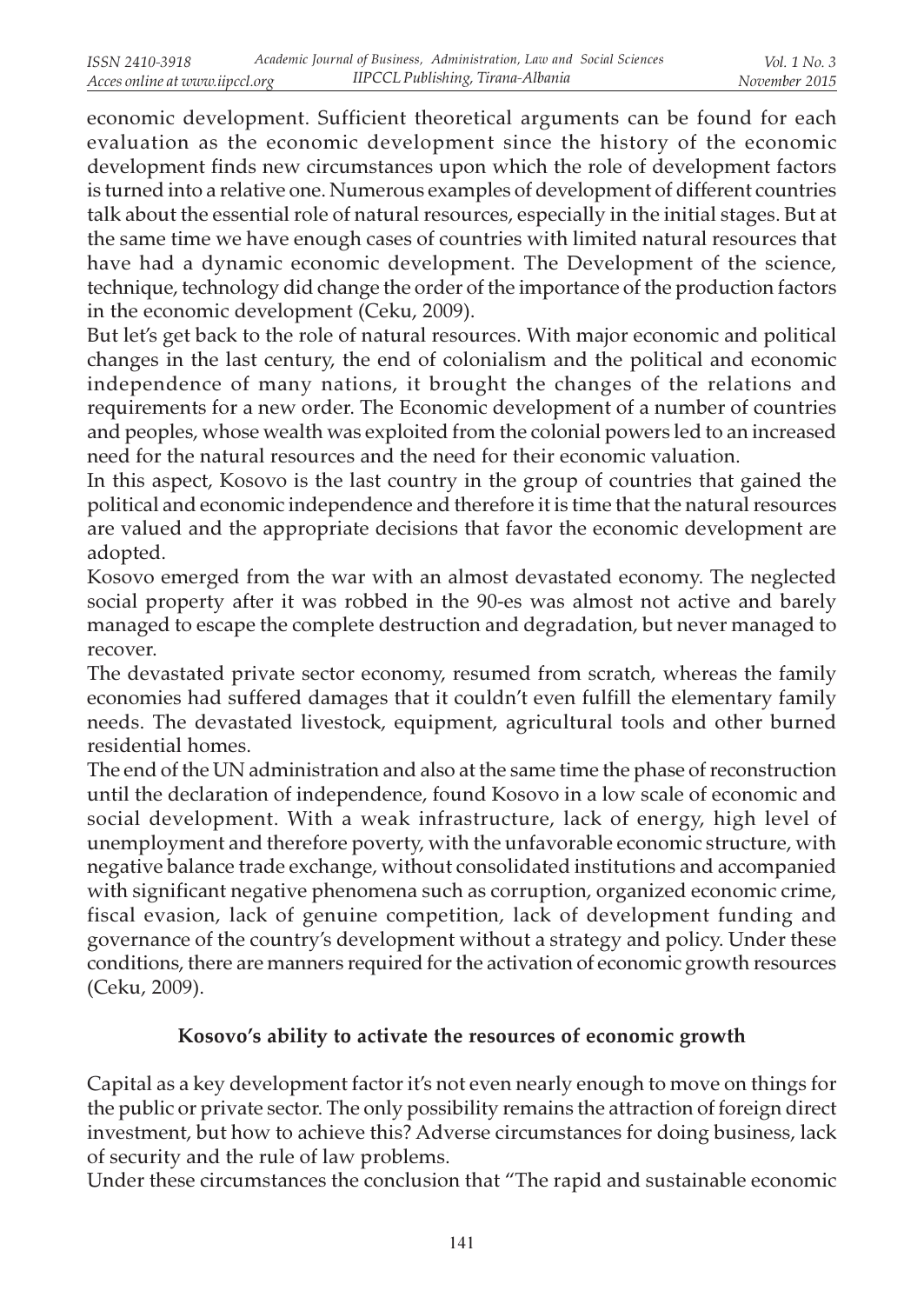and social development of Kosovo depends substantially from the implementation of the appropriate policies and suitable economic reforms that enable more rational use of its natural and human resources".

It's not enough only to have the natural goods available but also their role in the country's dynamic development is closely connected with the optimum consolidation of other development funds.

List of the available resources of Kosovo is long. Kosovo has almost all raw mineral materials in significant quantities. For the purposes of this paper, we will focus upon those which have been assessed and whose quality and quantity for exploitation is considered viable for the economic development of the country. From the most important assets are the raw materials of energy-coal minerals. Kosovo, according to estimates available so far, has 12.5 billion tons of coal, out of which, 8.6 billion tons are exploitable. These reserves are located in three coal basins: Rrafsh of Kosovo, Dukagjin and Drenica (Kosovo Ministry of Energy and Mines, 2006).

In the Kosovo basin, the productive part covers an area of 300 square km and is the main coal basin carrier. Characteristic of this basin is the economic exploitation advantage compared to other basins. So, the cost of coal extraction is estimated to be about 11 EU/ t. From this basin, in the last 50 years there have been exploited about 285 million tons. It should be mentioned that the exploitation of lignite in Kosovo was made only on this basin. During the most dynamic period, Kosovo had installed the capacity under 1,480 MW for the lignite. For their own needs there have been used about 800 MW, while the other amount is made available for other federal units. Currently, Kosovo with its own capacities produces up to 730 MW, and it spends during the winter period up to 1200 MW. The difference between production and consumption is covered by the import. The energy production currently does not meet the country's needs. Lack of energy produced in the country will be felt by the end of this decade due to the completion of work in TC Kosovo. On the other hand, there are huge delays in the start of the construction of new capacities (J. Newsome).

If, however, for the needs of the topic of this paper, we will concentrate only on the key issues of the power sector from coal as a very important resource for Kosovo and also if we take into account the basis of the energy situation in the region and the prices of the imported electricity on the one hand, while on the other hand, the cost of energy prices from lignite, economy growing needs for energy then the relevant state entities, scientific research institutions and civil society will need to avoid the narrow interest groups, the negative impact of interest groups from outside and solid positions in the spotlight and to solve the issue of the country's need for energy and the use for the economic development. On the other hand, it cannot be justified the position and the absurd ignorant behavior, respectively delaying the commencement of the construction of new generation capacity in the conditions and circumstances of Kosovo.

How does the lack of energy impact the creation of the conditions for doing business, how does it affect the attraction for foreign investments? What are the losses from the delay of the realization of investment in generation capacity, what are the losses from the lack of potential annual production, how many jobs have been lost and how negative were the fiscal effects whether from the expected profit, whether through subsidizing the energy sector from the state budget?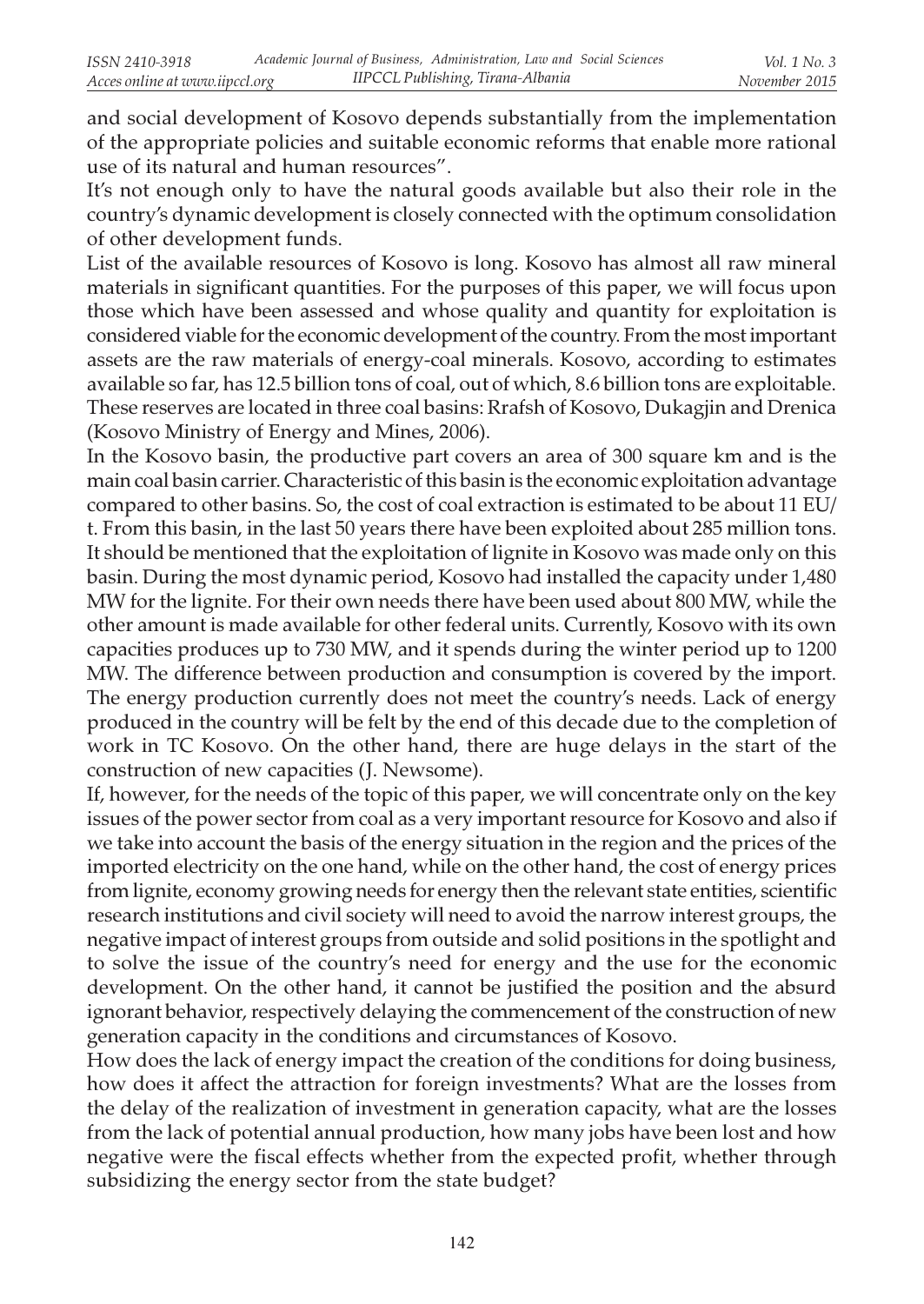# What are the indirect losses from the effects of the delay?

To these and other questions, the competent and responsible people for the development of the country and the welfare of its own citizens must answer.

Kosovo has abundant mineral resources. Sources of these wealth lie everywhere but the most known one is Trepca' s metal-genic basin which lies in an area with a length of 80 km and a width up to 30 km. This mineral wealth was exploited in the past intensively and there was a great participation in the mining industry in domestic production. To illustrate this economic activity in the late 70s it accounted for about 40% of domestic production and was well ahead of agriculture which took part with about 20% of domestic production. In the context of electro energy, it constituted 11%, while coal and coax industry, about 16%, color metals 12%, etc. Currently, the production in this sector almost is non-existent, and this sector does not cover any place in the structure of domestic production. As a result of the negligence, and ruthless use in the 90s and ignored in the period after the war, it is now facing bankruptcy.

New research carried out after the war have rendered to the result that the geological reserves of Trepca are of a very high quality.

In the three main sources of Kosovo, in Stanterg, Cemolc and Artane are verified to be around 58.7 million tons of ore, from which there can extracted 2.474 million ton lead, 2.320 million tons of zinc and 4.6 million kg of silver. To these data should be added the other accompanying products in particular the gold. Also, as other mineral wealth appear to be the cobalt and nickel which after privatization have started to be exploited in Ferronikel.

Bauxite, iron - nickel, manganese, copper, chromium, rare metals, gold and industrial minerals (magnesium, kaolin, etc.), construction material etc. potentially they are potential but have not been sufficiently explored.

Another important asset is the land fund, its size, structure and quality. Kosovo has a total of 600 thousand ha of agricultural land. This area is completely arable, while 32% of it are pastures. The quality of agricultural land is characterized by the domination of the land of poor quality (55%) of the agricultural land. Another characteristic aspect of the agricultural land fund is its small size per capita (about 30 acres). Obviously, the structure varies from year to year.

Insufficient exploitation of the land surface and in particular of the agricultural land, is its degradation after the post-war period. On the other hand, Kosovo faces severe deficiency of production of food and raw materials in the country. Consequently, Kosovo imports most of the food products, raw materials and other items of agricultural origin.

The potential in natural resources to promote economic development are the natural beauties of the mountains in the western and southern part of the country.

In terms of exploitation of natural resources in the context of economic development, besides the evaluation of the volume, content and the appropriate time for their exploitation, under the Kosovo conditions for exploitation of the mineral resources, it means the creation of new jobs, raising the quality of life and increase of the production per capita and normally reduce the poverty.

The mining industry in the world is ever growing. The production and consumption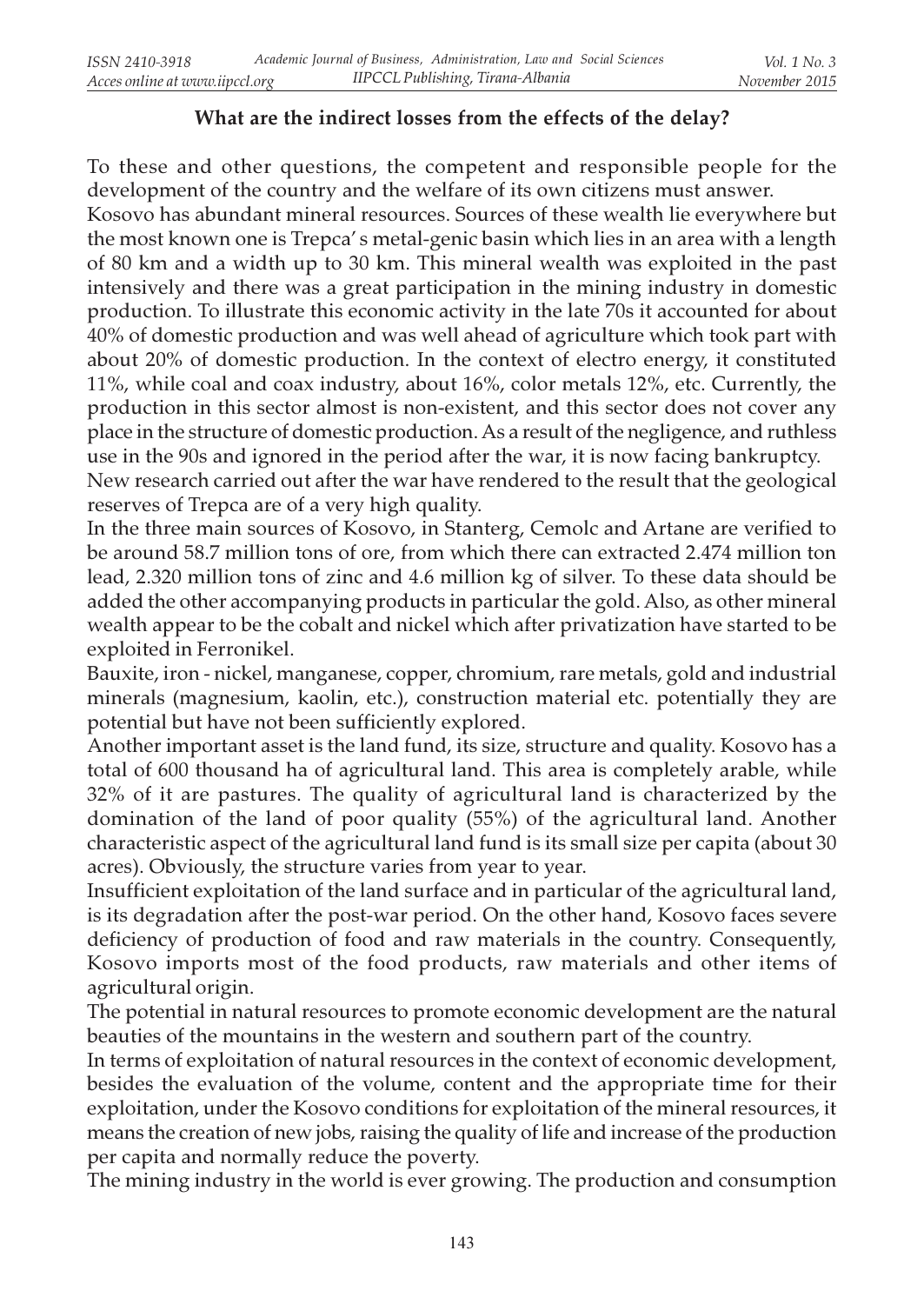of energy or metals are increasing. Despite small swings, in long term, prices of these items are in a steady increase.

Kosovo should pay priority to the power supply from domestic production. Considering the amount of lignite it does possess, the terms of use, pricing etc. With this action there will be achieved two key objectives in the process of economic development; First, it will be accomplished the maximum value of the use of lignite as a natural resource and the second it would be realized the qualitative power supply for internal consumption and partly for export with very favorable prices. Other accompanying positive effects would be the fiscal revenues from taxes, fees, etc.

The realization of this objective is by no means simple. First, Kosovo's economy and budget do not possess the necessary capacities for the implementation of any project generating optimum capacity. Partnership remains the only real option. To realize a serious project through partnerships, it is necessary that parties involved in the process to be at the appropriate level of responsibility and seriousness of the issue. The experience, after the declaration of independence testifies non-serious approach of the Kosovo state entities. Useless waste of time until the beginning of realization of the new generation project 2x1000 MW, the interruption of the project started and its modification in 2x500 MW, again the delay in its implementation and finally back again the modification and reduction of capacity in the 2x300 MW but incomplete, have brought Kosovo currently to depend on the import of energy during different periods of the year.

Unwillingness of government structures for the respect of the Energy Strategy / irrespective of how this strategy is appropriate or less appropriate / will bring Kosovo into a situation of energy crisis after 2017, when the generating capacity of the Block must be closed due to the fact that is old enough and its depreciation and renovation has no economic justification. Even the other block, Kosovo B has a functional period until to 2024.

Currently, the technical requirements of the installed capacity for the energy generation and their level of technology does not guarantee sufficient supply for the consumption needs of the country in terms of quality and quantity. To meet the growing demand for energy as it can be thought. Under these conditions the energy sector is currently an obstacle to the country's economic development.

The objectives of the energy sector should contribute to the economic development through stable and quality supply of energy with competitive prices. With effective and rational exploitation of lignite deposits while respecting environmental standards in compliance with European standards related with production of energy efficiency. Facing with a complex situation such as the exploitation of the resources, available in accelerating the economic development, in terms of emergent supply of energy, a good and responsible governance is needed to use this resource in an appropriate manner and time.

# What is the appropriate time and manner?

We have found a quantity and quality of lignite which guarantee production of energy with favorable prices, half the price than imports. Negative balance of the energy in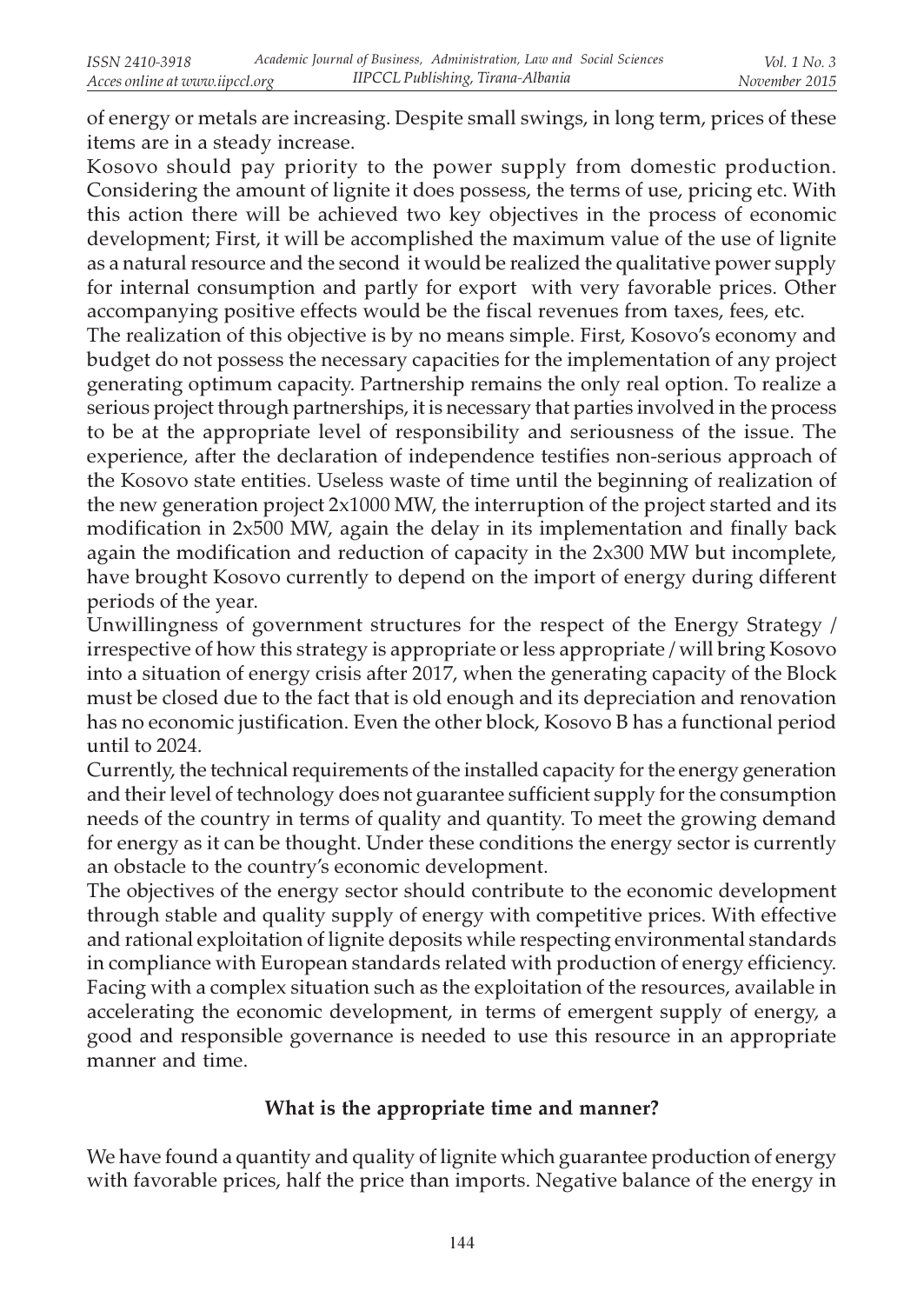the country and the balance of energy regional countries taken together shows also that there is a deficit of energy which is not cyclical but a result of the lack of ongoing developments. Other energy sources are called the alternate ones and they do not meet the energy shortage in the country. Isn't it absurd the negligent attitude and the opposition towards building new energy generation capacities? If, however, not in its own resources then, what Kosovo should base its future development as a country? Under these circumstances, we face a dilemma: on whose favor is the delay for so many years of the start of the construction of new capacities, taking into account the length of the building of new Blocks, expiration of the Kosovo A block and increasing requests of households and the economy for energy?

The complexity of solving this problem is made even more complicated by the limited ability of the domestic capital for implementation of the energy projects and the environmental requirements. For these two highly complex issues, there is a need for good governance. How to attract prestigious companies in the field of energy which, in partnership with the domestic government will invest in Kosovo. Previous activities enabled the expression of interest to some of the most prestigious international companies. World Bank was supporting the process through the Advisors in the field of environmental protection, Transaction Advisors, etc.

How did it happen that the investors who had previously expressed interest in investing in the sector were withdrawn, what happened that made the process fall apart and to start from scratch? Are we going to have a chance to attract serious investors when business circumstances get worsen every day, parameters show the increase of the informal economy, organized economic crime is on the rise, corruption, etc.

Ultimately, the volume, the quality and the conditions for the use of energy resources meet all the economic criteria to put this sector on the basis of a dynamic economic development. An efficient and transparent governance, which would create through the proper economic policy, the conditions for the management and usage of this resource for the benefit of the public, living standard and development of the country. It should be said here that the loss of the country's economy within a year because of the delay for the construction of generating energy capacity as it has been estimated by the experts of the field is of 500 to 700 million Euro per year.

# Importance of mining sector in the economic development

The mining sector through the economic models results to fulfill the standards and with regards to the importance it may have in the economic development, it comes after the energy sector. The resources surveyed, provided that they are used rationally, suffice that for a quarter of a century to have an active role in the development of the country. Above we pointed out some parameters and the data about the location, quantity and quality of the minerals available in Kosovo. Analyzes and assessments made by the experts of the sector, speak about the economic reasonableness and usefulness for their exploitation. The key problem is the lack of the capital which would revitalize this sector and transform it into an active development factor. Other conditions also are those that govern the energy sector, the good governance. In the postwar years, there have been analyzes, assessments and strategies and decisions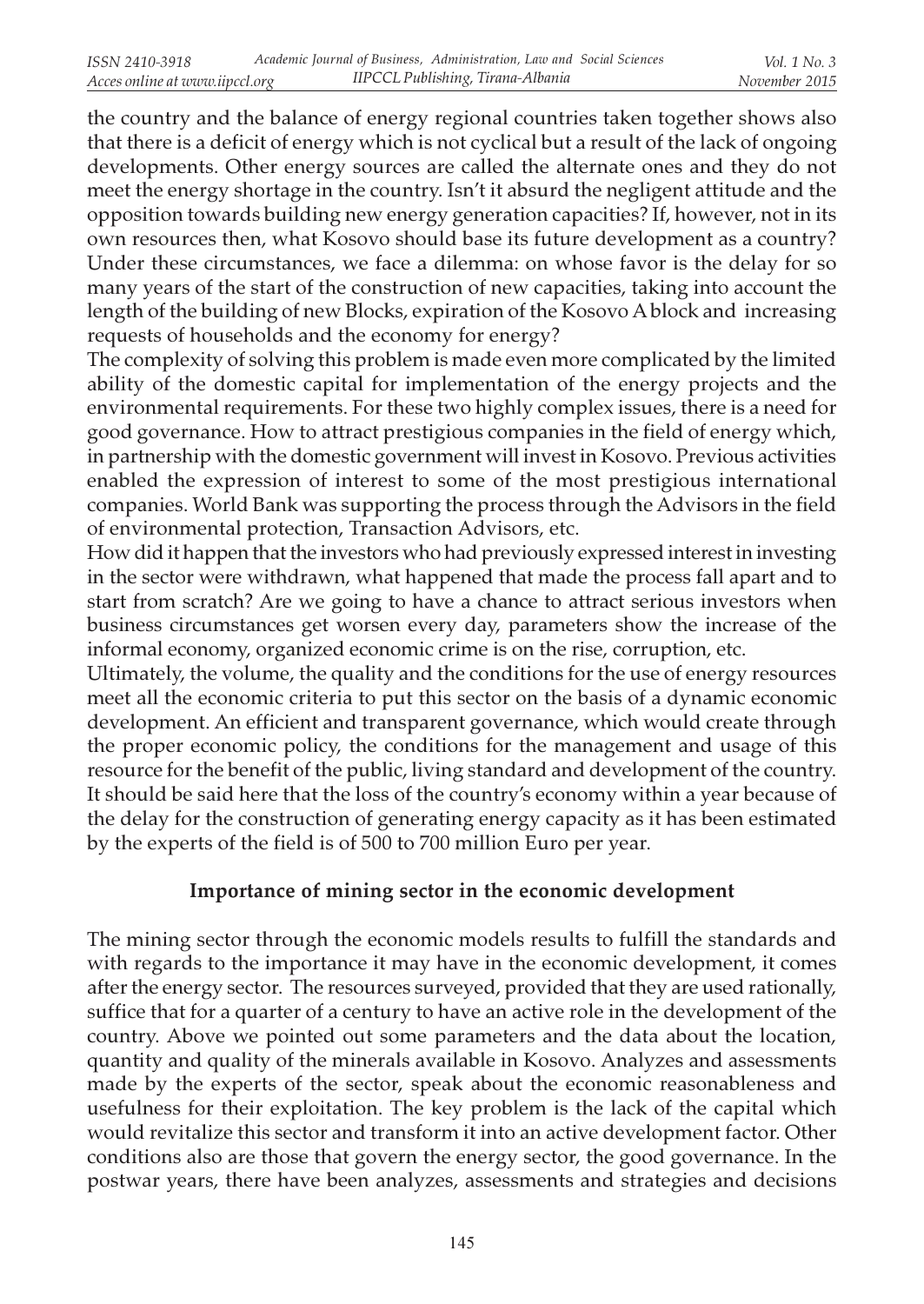were issued but they were never taken seriously. The Mineral Strategy prepared early in 2007 by the experts as asked by the MEM has been updated later on as well but it has not been proceed to the Assembly for approval and as a consequence it has not started to be implemented. This document has identified all the elements that characterize this sector and it has quantified the economic value of the sector in the economic development of the country.

Based upon this document, and taking into account the challenges related to the reforms, restructuring, legislation and socio-economic issues, as well as the environmental ones, we can conclude that in the absence of government's will, this sector continues to languish, it does not get the role it deserves in the development of the country and there are indications for irrational usage from the of narrow interest groups.

Economic development based on the exploitation of mineral resources means more jobs, raising the living standard and reducing the poverty. The experiences in the world from the exploitation of the mineral resources production and consumption show that the prices of the products in the long term are constantly increasing.

The agricultural area which are small anyways considering the number of residents and especially the fact that about 60% of the population is rural population, due to the lack of active policies in the agricultural sector have not been exploited, they are being degraded and vanishing. Complete degradation has occurred in the surfaces that once were socially owned. Once they were abandoned and robbed before the war, after the war they were never revitalized because of uncertainty of the property. Surfaces of those enterprises which were privatized in the meantime, not only they were not used for cultivations, but after privatization they were divided into parcels, their designation was changed and the only effect was the benefit of the new owners through buying them cheaply and selling them based upon the market prices.

It seems incomprehensible that a country which imports  $\frac{1}{4}$  of the food products, a country that has an age structure appropriate to conduct activities in agriculture does not establish adequate economic policies and does not undertake any action in stopping the degradation of agricultural land, to prevent the change of the destination and to increase the interest to use them as much as possible.

Currently, the role of the agricultural sector in economic development is much smaller than the potential-possibilities. Only 25% of GDP comes from agriculture, 2% from forestry. There is a huge disproportion between the percentage of the rural population and the percentage of the agriculture products in the overall production, which is closely connected with the necessary stimulation measures, measures of fiscal policy, harsh competition from the products from neighboring countries stimulated by their governments, and the lack of protective measures for local products characterize the development of agriculture in this country.

In the postwar period, not only there have not been developed further, but several branches of industry-based food whose raw material base was from agriculture have disappeared completely, such as the production of sugar, food oil, the tobacco industry, paper, etc.

Important resource for the development are considered country's natural beauties which enable the development of tourism, especially the mountainous tourism. We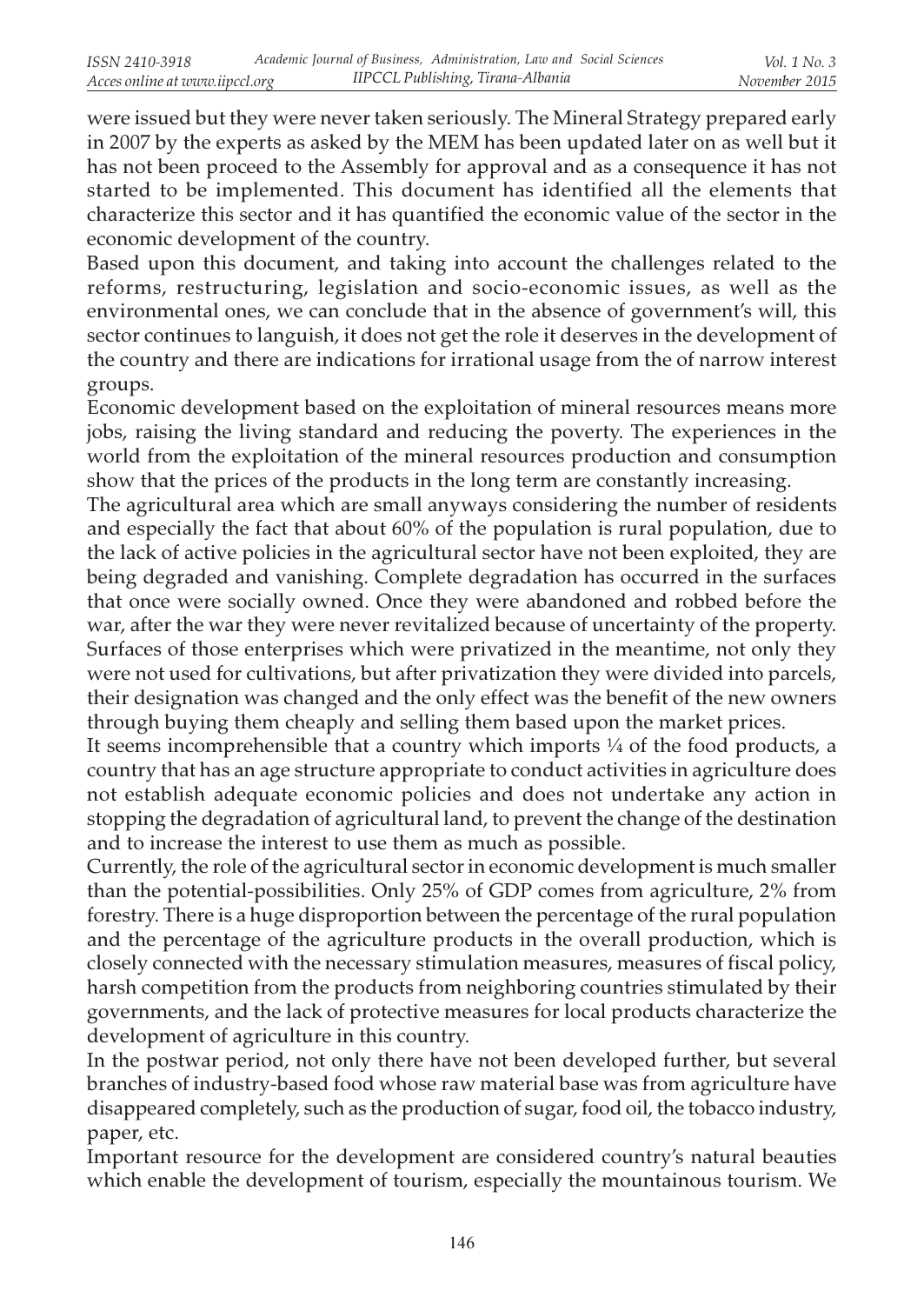emphasize here, Bjeshket e Nemuna who offer the opportunity for the usage through the Rugova Gorge and Decani Gorge, then Brezovica and Sharri mountains. In all these places, there are favorable conditions for the development of the mountainous tourism, for the summer and winter tourism.

After the war this activity has started to revitalize. Private sector, even though very weak financially and without any financial support from financial institutions has shown interest and taking into the potential that exists, there is development going on.

Stressful is the lack of measures to protect forests from destruction and degradation. There are indications for economic organized crime in the ruthless exploitation of the forests. On behalf of the cleaning and maintenance, often the trees that need protection are cut, stolen and degraded. Unfortunately, into this crime against forests, are involved many stakeholders, including the ones from the state structures.

### Conclusions

Kosovo has considerable natural resources. To make these resources a factor of economic development for the country, the exploitation must begin.

In order to make the exploitation of the available resources rational and useful for the present and future of the country, Kosovo institutions should prepare as soon as possible the Development Strategy within which will be the sectorial strategies of energy and minerals.

Most of the resources have been researched and verified in the sector of energylignite and minerals.

Relying upon the usage of these resources, taking into account the market demands and price changes of the products of these sectors, Kosovo creates a significant advantage.

Challenges arising from the activation of these resources are huge, but also they present risks.

Ensuring foreign investments in the absence of local ones is the only condition for the activation of these resources. This is not easy due to the unwillingness of the capital to invest in Kosovo. Obstacles are mostly from the unfavorable environment business, legal infrastructure, rule of law and order, high level of corruption, organized economic crime and unfair competition, etc. that in a word can be called a lack of a good governance. These are all essential conditions for the available resources to be put into function for a dynamic economic development of the country.

# References

Ceku, E. (2009). Successful management of natural resources as a factor for the development of Kosovo. Prishtina: Master thesis defended in UBT.

Gusia, I. (2010). Burimet natyrore si faktor i zhvillimit ekonomik të Kosovës. Prishtina: Botime të veçanta.

Instituti për Planifikim Hapsinor. (2010). Plani hapsinor i Kosovës 2010-2020. Prishtinë: Instituti për Planifikim Hapsinor.

Instituti RIINVEST. (1998). Aktivitetet ekonomike dhe zhvillimi demokratik i Kosoves: Projekt